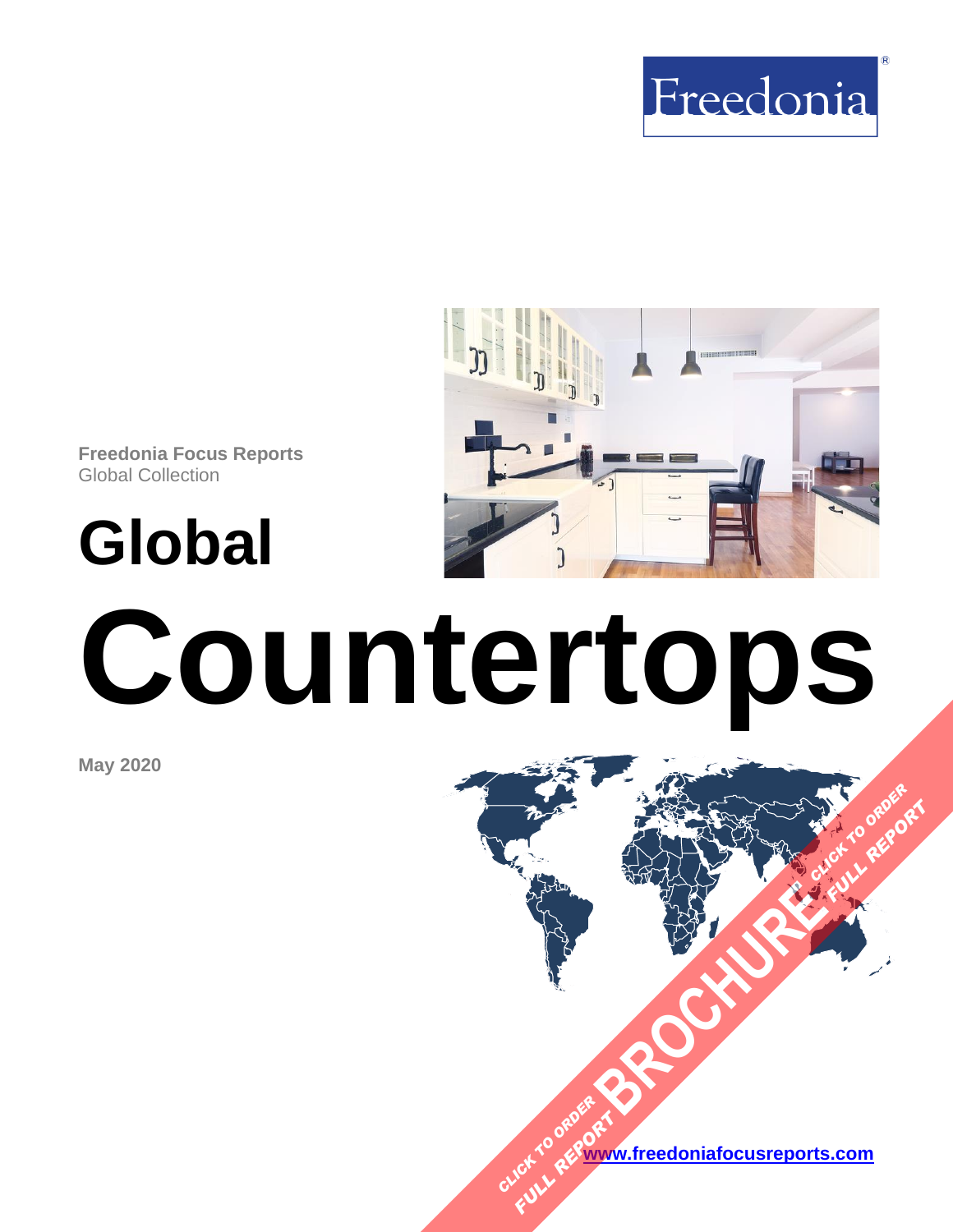# **Table of Contents**

| 1. Highlights                        |                |
|--------------------------------------|----------------|
| 2. Global Overview & Forecasts       | 5              |
| Near-Term Impact of COVID-19         | 5              |
| Demand by Material                   | $\overline{7}$ |
| Solid Surface                        | 8              |
| Laminate                             | 9              |
| Granite                              | 9              |
| Marble & Other Natural Stone         | 10             |
| <b>Engineered Stone</b>              | 11             |
| Porcelain Slab & Sintered Stone      | 11             |
| <b>Other Materials</b>               | 12             |
| Demand by Market                     | 14             |
| Residential                          | 15             |
| Nonresidential                       | 15             |
| 3. Regional Segmentation & Forecasts | 17             |
| <b>Regional Demand Overview</b>      | 17             |
| North America                        | 19             |
| Western Europe                       | 21             |
| Asia/Pacific                         | 23             |
| <b>Other Regions</b>                 | 25             |
| Central & South America              | 26             |
| Eastern Europe                       | 26             |
| Africa/Mideast                       | 27             |
| 4. Industry Structure                | 28             |
| <b>Industry Characteristics</b>      | 28             |
| <b>Market Share</b>                  | 29             |
| Wilsonart International              | 30             |
| Formica                              | 31             |
| DuPont                               | 31             |
| 5. About This Report                 | 33             |
| Scope                                | 33             |
| Sources                              | 34             |
| <b>Industry Codes</b>                | 34             |
| Freedonia Methodology                | 35             |
| Resources                            | 37             |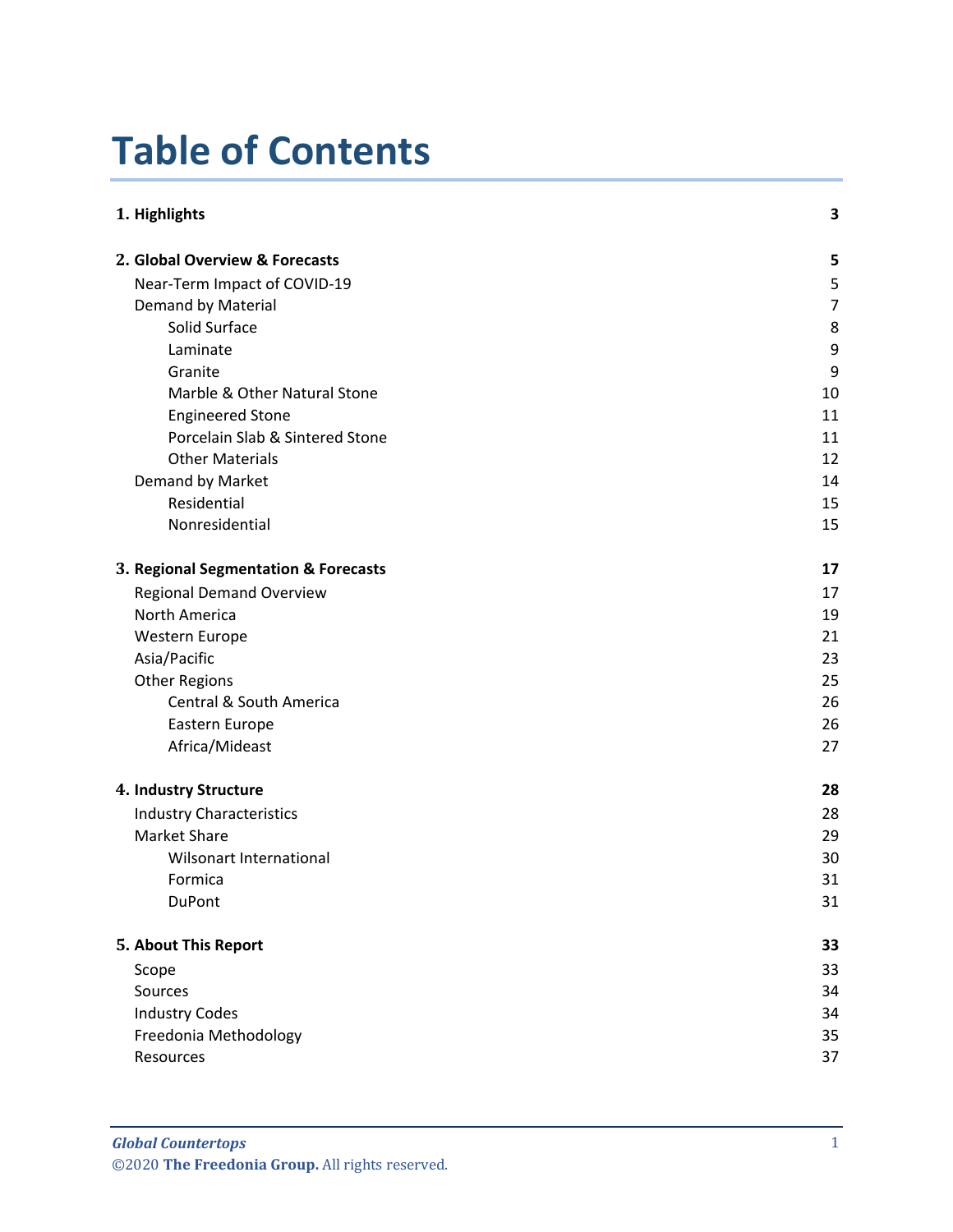# **List of Tables & Figures**

| Figure 1   Global Countertop Market Outlook, 2019 - 2024                                   | $\overline{4}$ |
|--------------------------------------------------------------------------------------------|----------------|
| Figure 2   Global Countertop Demand by Material, 2009 - 2024 (mil sq mtr)                  | $\overline{7}$ |
| Table 1   Global Countertop Demand by Material, 2009 - 2024 (mil sq mtr)                   | $\overline{7}$ |
| Figure 3   Global Countertop Demand by Material, 2009 - 2024 (%)                           | 13             |
| Figure 4   Global Countertop Demand by Market, 2009 - 2024 (mil sq mtr)                    | 14             |
| Table 2   Global Countertop Demand by Market, 2009 - 2024 (mil sq mtr)                     | 14             |
| Figure 5   Global Countertop Demand by Market, 2009 - 2024 (%)                             | 16             |
| Figure 6   Global Countertop Demand by Region, 2009 - 2024 (mil sq mtr)                    | 17             |
| Table 3   Global Countertop Demand by Region, 2009 - 2024 (mil sq mtr)                     | 17             |
| Figure 7   Global Countertop Demand by Region, 2009 - 2024 (%)                             | 18             |
| Figure 8   North America: Countertop Demand by Material, 2009 - 2024 (mil sq mtr)          | 19             |
| Figure 9   North America: Countertop Demand by Market, 2009 - 2024 (mil sq mtr)            | 19             |
| Table 4   North America: Countertop Demand by Material & Market, 2009 - 2024 (mil sq mtr)  | 20             |
| Figure 10   Western Europe: Countertop Demand by Material, 2009 - 2024 (mil sq mtr)        | 21             |
| Figure 11   Western Europe: Countertop Demand by Market, 2009 - 2024 (mil sq mtr)          | 21             |
| Table 5   Western Europe: Countertop Demand by Material & Market, 2009 - 2024 (mil sq mtr) | 22             |
| Figure 12   Asia/Pacific: Countertop Demand by Material, 2009 - 2024 (mil sq mtr)          | 23             |
| Figure 13   Asia/Pacific: Countertop Demand by Market, 2009 - 2024 (mil sq mtr)            | 23             |
| Table 6   Asia/Pacific: Countertop Demand by Material & Market, 2009 - 2024 (mil sq mtr)   | 24             |
| Figure 14   Other Regions: Countertop Demand by Region, 2009 - 2024 (mil sq mtr)           | 25             |
| Figure 15   Other Regions: Countertop Demand by Material, 2009 - 2024 (mil sq mtr)         | 25             |
| Table 7   Other Regions: Countertop Demand by Region & Material, 2009 - 2024 (mil sq mtr)  | 27             |
| Figure 16   Global Countertop Market Share by Company, 2019 (%)                            | 29             |
| Table 8   Selected Suppliers to the Global Countertop Market                               | 30             |
| Table 9   NAICS & SIC Codes Related to Countertops                                         | 34             |
| Table 10   HS Codes Related to Countertops                                                 | 35             |
| Table 11   NACE Codes Related to Countertops                                               | 35             |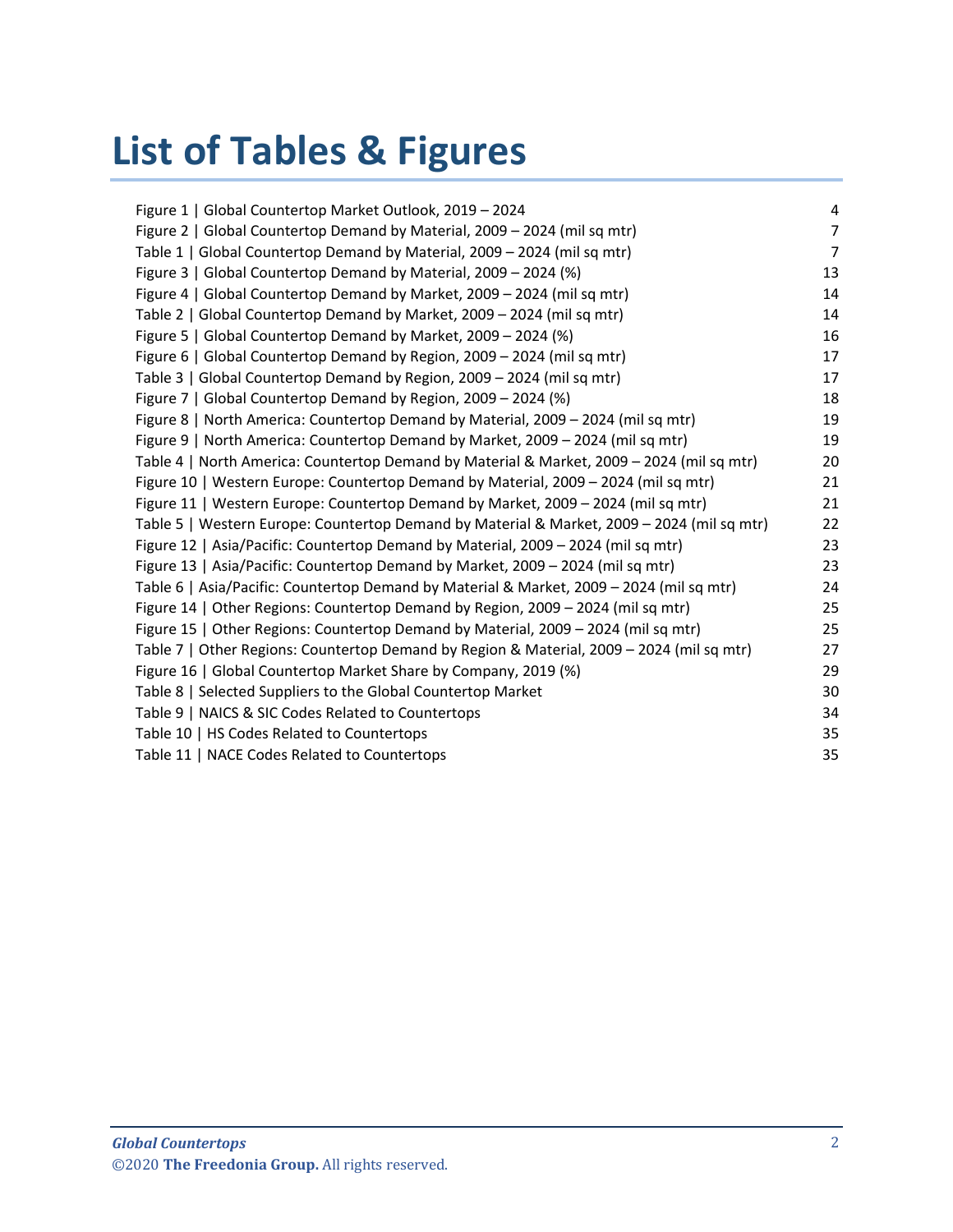# <span id="page-3-1"></span><span id="page-3-0"></span>**Scope**

This report forecasts to 2024 global demand for countertops by material, market, and major world region in square meters. Material segments include:

- solid surface
- laminate
- granite
- marble and other natural stone
- engineered stone
- porcelain slab and sintered stone
- other materials such as bamboo, concrete, and stainless steel

Reported markets encompass:

- residential
- nonresidential

Major world regions include North America, Western Europe, Asia/Pacific, and all other regions.

To illustrate historical trends, world, material, market, and regional demand (including material and market segments) are provided for 2009, 2014, and 2019.

This report analyzes the global market for residential and nonresidential countertops (also called benchtops or worktops in some parts of the world), including kitchen, bathroom, and other (e.g., laundry and bar) countertops for the new construction and remodeling markets. In this report, countertops are defined as countertop surfaces, as well as edging and backsplash, but not countertop materials used as wall coverings.

Countertops used in applications other than residential and nonresidential buildings – such as in recreational vehicles, ships, and boats – are excluded. Surfaces installed on tables, rolling utility carts, and other furniture are also excluded from this report.

Integrated sinks were included in demand if they featured functional counter space on either side of the sink (only the counter space itself was included in the countertop estimate – the sink itself was excluded). If the integrated sink only featured a small edge or lip, the entire integrated sink was excluded.

Tile made from granite, marble, or other natural stones are included in the other materials category.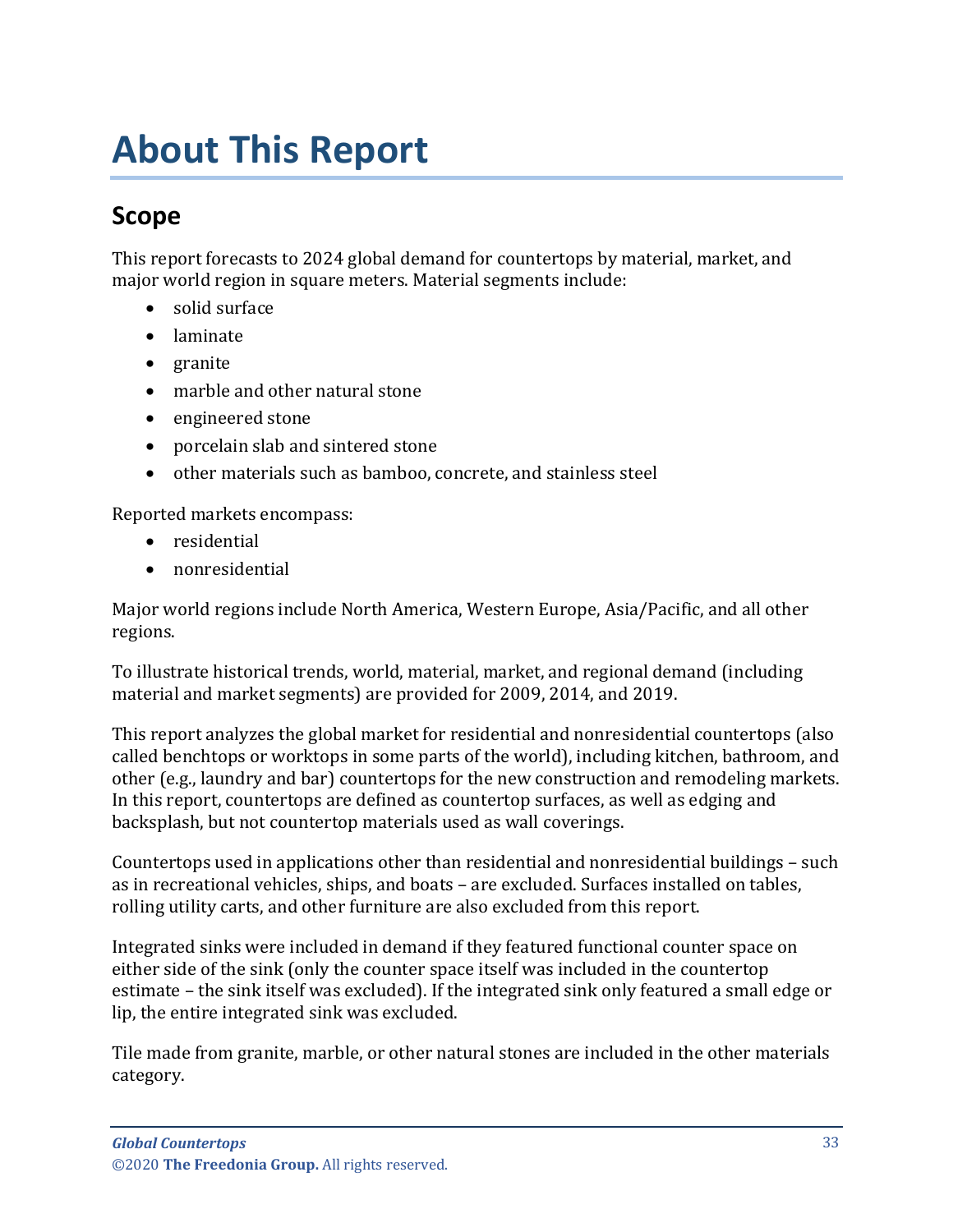For purposes of this report, all engineered stone data is at the slab manufacturer's level.

Demand for countertops is measured at the installation level.

Other various topics, including profiles of pertinent leading companies, are covered in this report. A full outline of report items by page is available in the Table of Contents.

## <span id="page-4-0"></span>**Sources**

*Global Countertops* (FW60020) is based on [a comprehensive industry study](http://www.freedoniagroup.com/DocumentDetails.aspx?ReferrerId=FL-FOCUS&studyid=3836) published by The Freedonia Group. Reported findings represent the synthesis and analysis of data from various primary, secondary, macroeconomic, and demographic sources, such as:

- firms participating in the industry, and their suppliers and customers
- government/public agencies
- intergovernmental and non-governmental organizations
- trade associations and their publications
- the business and trade press
- indicator forecasts by The Freedonia Group
- the findings of other reports and studies by The Freedonia Group

Specific sources and additional resources are listed in the Resources section of this publication for reference and to facilitate further research.

# <span id="page-4-1"></span>**Industry Codes**

<span id="page-4-2"></span>

| <b>NAICS/SCIAN 2017</b>                       |                                             | <b>SIC</b>                                |                                                                          |  |
|-----------------------------------------------|---------------------------------------------|-------------------------------------------|--------------------------------------------------------------------------|--|
| North American Industry Classification System |                                             | <b>Standard Industrial Classification</b> |                                                                          |  |
| 238340                                        | Tile & terrazzo contractors                 | 1743                                      | Terrazzo, tile, marble, mosaic work                                      |  |
| 238390                                        | Other building finishing contractors        | 1799                                      | Special trade contractors, nec                                           |  |
| 326199                                        | All other plastics product mfg              | 2511                                      | Wood household furniture, except<br>upholstered                          |  |
| 327110                                        | Pottery, ceramics, & plumbing fixtures mfg  | 2514                                      | Metal household furniture                                                |  |
| 327991                                        | Cut stone & stone product mfg               | 2541                                      | Wood office & store fixtures, partitions,<br>shelving & lockers          |  |
| 337110                                        | Wood kitchen cabinet & countertop mfg       | 2542                                      | Office & store fixtures, partitions, shelving, &<br>lockers, except wood |  |
| 337215                                        | Showcase, partition, shelving, & locker mfg | 3089                                      | Plastic products, nec                                                    |  |
|                                               |                                             | 3281                                      | Cut stone & stone products                                               |  |
|                                               |                                             | 5712                                      | <b>Furniture stores</b>                                                  |  |
|                                               |                                             | 5719                                      | Miscellaneous home furnishings                                           |  |
|                                               |                                             |                                           |                                                                          |  |

Source: US Census Bureau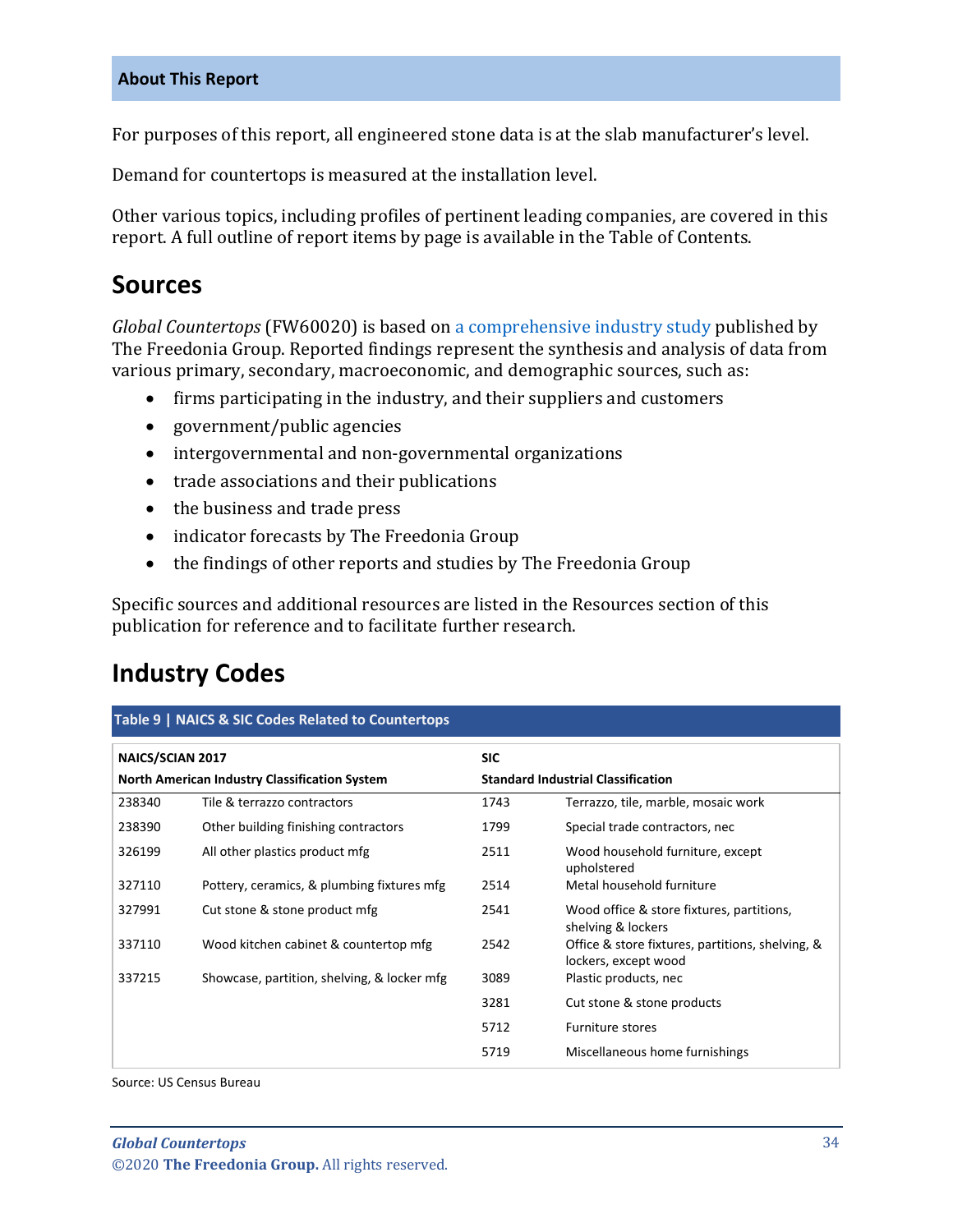<span id="page-5-1"></span>

| Table 10   HS Codes Related to Countertops |                                                                                                                       |  |  |  |
|--------------------------------------------|-----------------------------------------------------------------------------------------------------------------------|--|--|--|
| <b>HS Code</b>                             | <b>Definition</b>                                                                                                     |  |  |  |
| 6802.23                                    | Monumental of building stones & articles, thereof NESOI, simply cut or sawn with a flat or even surface of<br>granite |  |  |  |
| 6802.91                                    | Worked monumental or building stone NESOI, of marble, travertine & alabaster                                          |  |  |  |
| 6810.99.00.10                              | Agglomerated quartz slabs for countertops                                                                             |  |  |  |

Source: United Nations Statistics Division

#### <span id="page-5-2"></span>**Table 11 | NACE Codes Related to Countertops**

| <b>NACE Code</b> | <b>Definition</b>                                                                          |
|------------------|--------------------------------------------------------------------------------------------|
| 16.29            | Manufacture of other products of wood; manufacture of articles of cork, straw and plaiting |
| 22.29            | Manufacture of other plastic products                                                      |
| 22.31            | Manufacture of ceramic tiles and flags                                                     |
| 23.69            | Manufacture of other articles of concrete, plaster and cement                              |
| 23.70            | Cutting, shaping and finishing of stone                                                    |
| 31.09            | Manufacture of other furniture                                                             |

Source: European Commission

# <span id="page-5-0"></span>**Freedonia Methodology**

The Freedonia Group, a subsidiary of MarketResearch.com, has been in business for more than 30 years and in that time has developed a comprehensive approach to data analysis that takes into account the variety of industries covered and the evolving needs of our customers.

Every industry presents different challenges in market sizing and forecasting, and this requires flexibility in methodology and approach. Freedonia methodology integrates a variety of quantitative and qualitative techniques to present the best overall picture of a market's current position as well as its future outlook: When published data are available, we make sure they are correct and representative of reality. We understand that published data often have flaws either in scope or quality, and adjustments are made accordingly. Where no data are available, we use various methodologies to develop market sizing (both top-down and bottom-up) and then triangulate those results to come up with the most accurate data series possible. Regardless of approach, we also talk to industry participants to verify both historical perspective and future growth opportunities.

Methods used in the preparation of Freedonia market research include, but are not limited to, the following activities: comprehensive data mining and evaluation, primary research, consensus forecasting and analysis, ratio analysis using key indicators, regression analysis, end use growth indices and intensity factors, purchase power parity adjustments for global data, consumer and end user surveys, market share and corporate sales analysis, product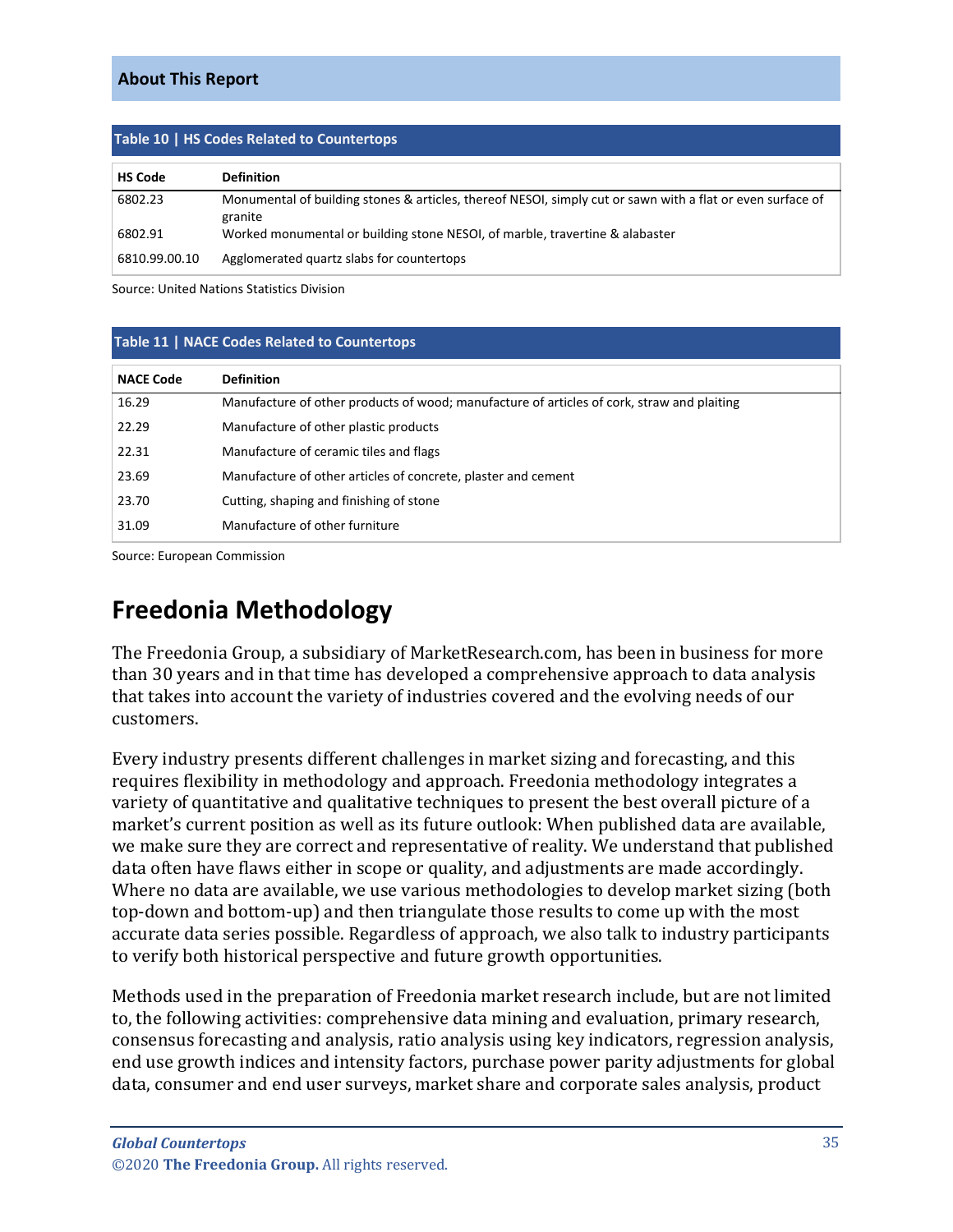lifespan analysis, product or market life cycle analysis, graphical data modeling, long-term historical trend analysis, bottom-up and top-down demand modeling, and comparative market size ranking.

Freedonia quantifies trends in various measures of growth and volatility. Growth (or decline) expressed as an average annual growth rate (AAGR) is the least squares growth rate, which takes into account all available datapoints over a period. The volatility of datapoints around a least squares growth trend over time is expressed via the coefficient of determination, or  $r^2$ . The most stable data series relative to the trend carries an  $r^2$  value of 1.0; the most volatile – 0.0. Growth calculated as a compound annual growth rate (CAGR) employs, by definition, only the first and last datapoints over a period. The CAGR is used to describe forecast growth, defined as the expected trend beginning in the base year and ending in the forecast year. Readers are encouraged to consider historical volatility when assessing particular annual values along the forecast trend, including in the forecast year.

# **Copyright & Licensing**

The full report is protected by copyright laws of the United States of America and international treaties. The entire contents of the publication are copyrighted by The Freedonia Group.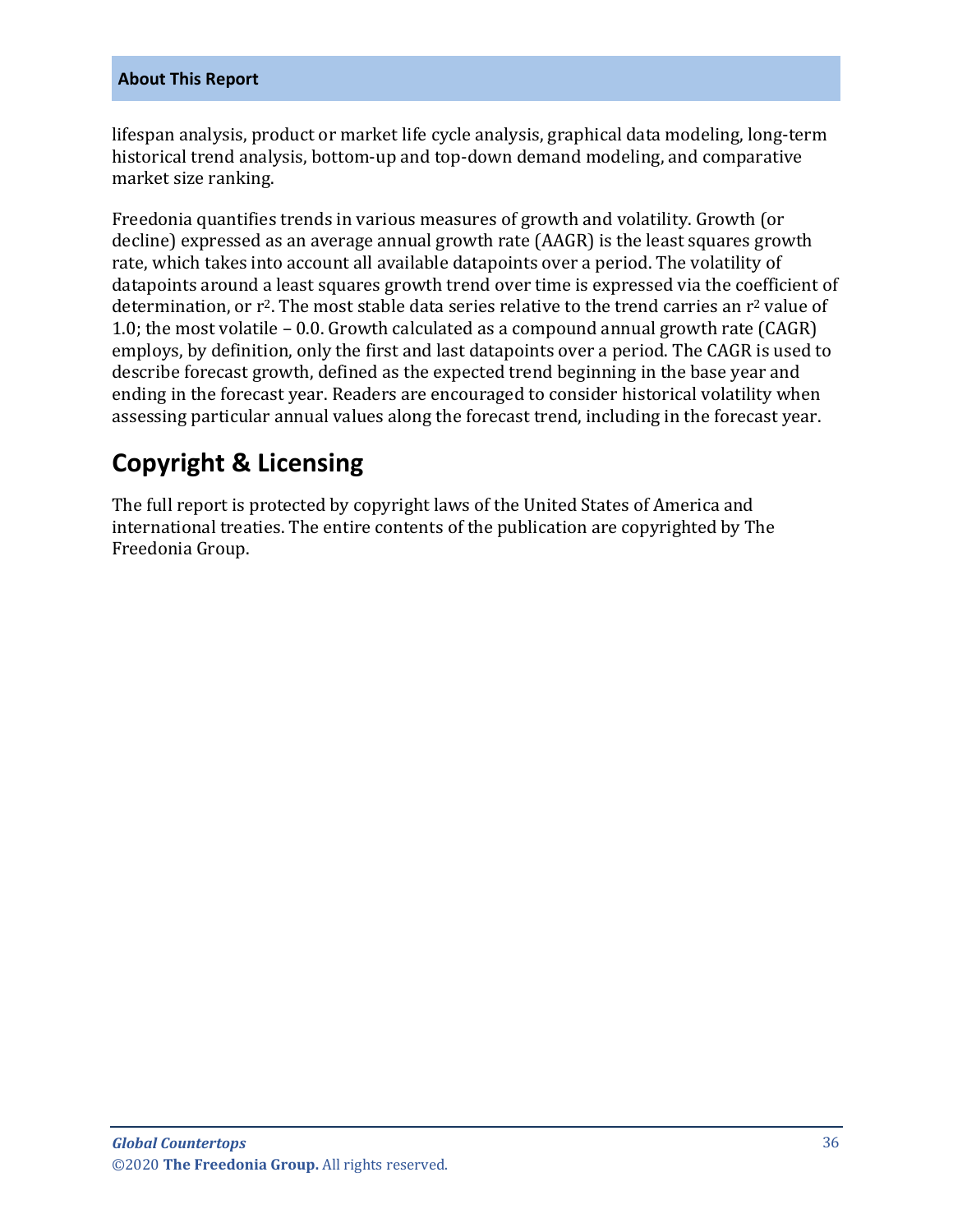## <span id="page-7-0"></span>**Resources**

#### **The Freedonia Group**

 *[Global Countertops](http://www.freedoniagroup.com/DocumentDetails.aspx?ReferrerId=FL-FOCUS&studyid=3836)* **[Freedonia Industry Studies](http://www.freedoniagroup.com/Home.aspx?ReferrerId=FL-Focus)**  *[Adhesives & Sealants in the US](http://www.freedoniagroup.com/DocumentDetails.aspx?ReferrerId=FL-FOCUS&studyid=3623) [Behind the Wall Plumbing](http://www.freedoniagroup.com/DocumentDetails.aspx?ReferrerId=FL-FOCUS&studyid=3642) [Cabinets](http://www.freedoniagroup.com/DocumentDetails.aspx?ReferrerId=FL-FOCUS&studyid=3772) [Countertops](http://www.freedoniagroup.com/DocumentDetails.aspx?ReferrerId=FL-FOCUS&studyid=3799) [Decorative Laminates](http://www.freedoniagroup.com/DocumentDetails.aspx?ReferrerId=FL-FOCUS&studyid=3662) [Decorative Tile](http://www.freedoniagroup.com/DocumentDetails.aspx?ReferrerId=FL-FOCUS&studyid=3697) [Global Adhesives & Sealants](http://www.freedoniagroup.com/DocumentDetails.aspx?ReferrerId=FL-FOCUS&studyid=3715) [Global Construction Chemicals](http://www.freedoniagroup.com/DocumentDetails.aspx?ReferrerId=FL-FOCUS&studyid=3769) [Global Drywall & Building Plaster](http://www.freedoniagroup.com/DocumentDetails.aspx?ReferrerId=FL-FOCUS&studyid=3768) [Global Engineered Stone Countertops](http://www.freedoniagroup.com/DocumentDetails.aspx?ReferrerId=FL-FOCUS&studyid=3813) [Global Housing](http://www.freedoniagroup.com/DocumentDetails.aspx?ReferrerId=FL-FOCUS&studyid=3752) Global Major [Household Appliances](http://www.freedoniagroup.com/DocumentDetails.aspx?ReferrerId=FL-FOCUS&studyid=3739) [Home Kitchen & Bathroom Remodeling](http://www.freedoniagroup.com/DocumentDetails.aspx?ReferrerId=FL-FOCUS&studyid=3604) [Outdoor Kitchen](http://www.freedoniagroup.com/DocumentDetails.aspx?ReferrerId=FL-FOCUS&studyid=3821) s [Plumbing Fixtures & Fittings](http://www.freedoniagroup.com/DocumentDetails.aspx?ReferrerId=FL-FOCUS&studyid=3717)* **[Freedonia Focus Reports](https://www.freedoniafocusreports.com/redirect.asp?progid=89534&url=/)**  *[Cabinets: United States](https://www.freedoniafocusreports.com/Cabinets-United-States-FF60042/?progid=89534) [Commercial Building Construction: United States](https://www.freedoniafocusreports.com/Commercial-Building-Construction-United-States-FF60032/?progid=89534) [Construction: United States](https://www.freedoniafocusreports.com/Construction-United-States-FF60054/?progid=89534) [Countertops: United States](https://www.freedoniafocusreports.com/Countertops-United-States-FF60020/?progid=89534) COVID [-19 Market Impact Analysis](https://www.freedoniafocusreports.com/COVID-19-Market-Impact-Analysis-FW95079/?progid=89534)*

 *[Decorative Laminates: United States](https://www.freedoniafocusreports.com/Decorative-Laminates-United-States-FF60027/?progid=89534)*

 *[Global Plumbing Fixtures & Fittings](https://www.freedoniafocusreports.com/Global-Plumbing-Fixtures-Fittings-FW60035/?progid=89534)*

 *[Housing: United States](https://www.freedoniafocusreports.com/Housing-United-States-FF60024/?progid=89534)*

 *[Major Household Appliances: United States](https://www.freedoniafocusreports.com/Major-Household-Appliances-United-States-FF90017/?progid=89534)*

 *[Prefabricated Housing: United States](https://www.freedoniafocusreports.com/Prefabricated-Housing-United-States-FF60031/?progid=89534)*

 *[Stone Tile: United States](https://www.freedoniafocusreports.com/Stone-Tile-United-States-FF60070/?progid=89534) [Wood Millwork: United States](https://www.freedoniafocusreports.com/Wood-Millwork-United-States-FF20012/?progid=89534)*

**[Freedonia Custom Research](http://www.freedoniagroup.com/CustomResearch.aspx?ReferrerId=FL-Focus)**

## **Trade Publications**

*Discovering Stone Houzz Kitchen & Bath Business*